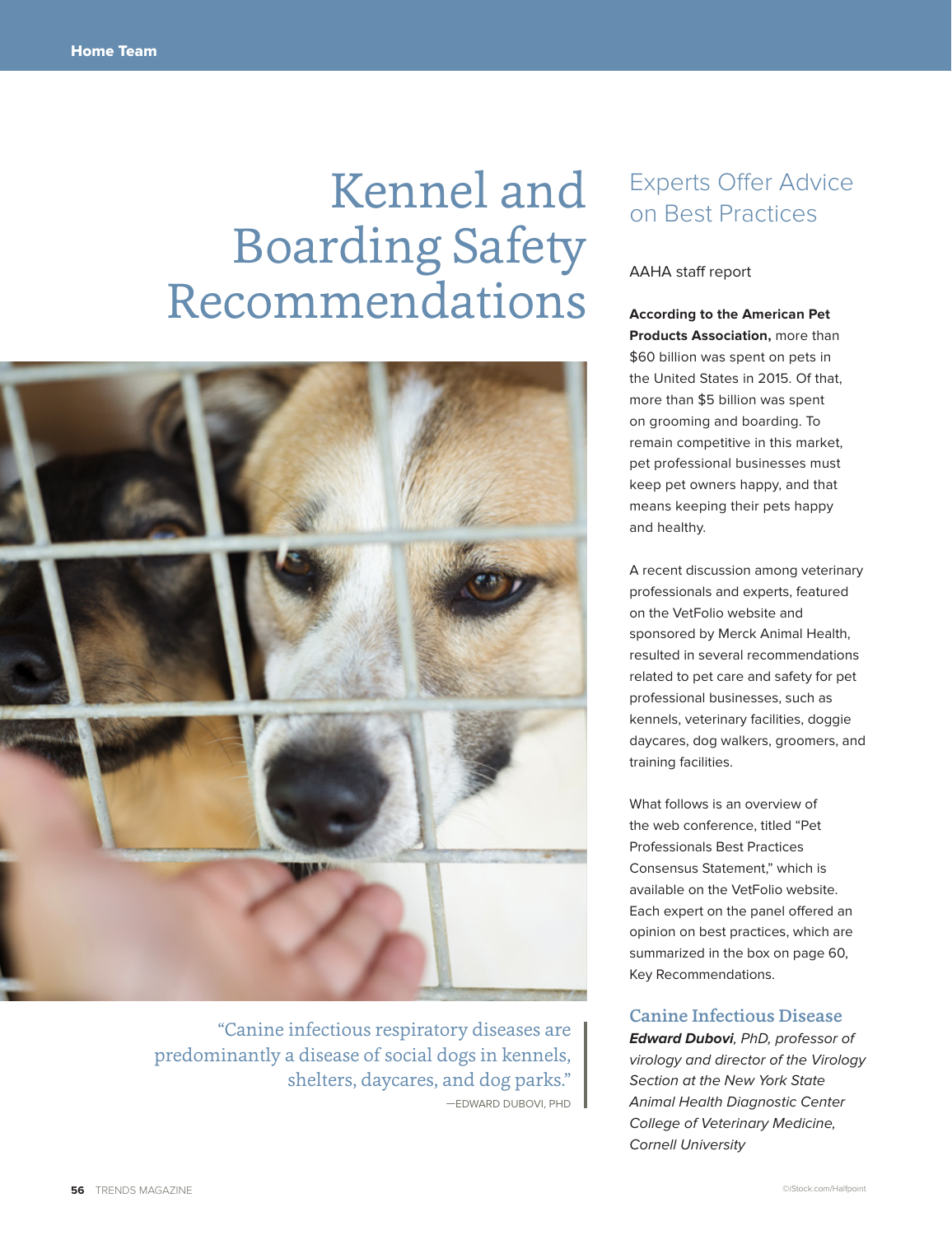Canine infectious respiratory diseases are predominantly a disease of social dogs in kennels, shelters, daycares, and dog parks. The new canine influenza virus H3N2 is more pathogenic—or a bit more able to cause disease—in dogs than we have seen with the H3N8 virus previously, and the virus can shed from infected dogs for more than 20 days.

As with human flu, the dogs may be infectious days before they even show signs of illness. Due to the way this particular virus spreads, we are encouraging veterinarians and other animal health workers to be cautiously aware of the fact that these viruses can spread very rapidly, especially in a kennel situation.

Surveillance through diagnostic testing in the dog population is really critical. This helps support vaccination recommendations as these viruses move throughout the country.

## Vaccination Guidelines

**Ronald Schultz**, PhD, DACVM honorary, professor of veterinary immunology at the University of Wisconsin–Madison School of Veterinary Medicine

The AAHA and the World Small Animal Veterinary Association guidelines place canine vaccines into three categories. The recommended or core vaccines should be given to every dog and puppy. The optional non-core vaccines are only given to dogs that are at risk or under special circumstances, and then there are vaccines that the AAHA and the World Small Animal Veterinary Association committees do not recommend. It is important to

note that vaccination is a medical decision that should entail the same considerations and reasoning skills required when selecting an appropriate medical treatment or a specific surgical procedure.

The canine core vaccines are canine distemper virus, canine parvovirus-2, canine adenovirus-2, and rabies. Vaccines in the non-core or optional category are those for viruses (canine parainfluenza and canine influenza virus—H3N8, H3N2); for bacteria (Bordetella bronchiseptica, Leptospira); and for Lyme disease (Borrelia burgdorferi).

#### **Core Vaccines for Dogs**

Rabies

Canine distemper

Parvovirus

Canine adenovirus type 2 (hepatitis)

My goal for immunization programs would be to vaccinate more animals in the population. I'm trying to get population immunity—and if you have population immunity, you can markedly reduce the likelihood of any animals getting infected with these particular agents. For non-core vaccines, you need to decide whether that animal is at risk—and if it is, make sure it gets vaccinated.

Social dogs, including those that are boarded, groomed, group-trained, or group-walked, are at more risk of infectious disease. Social dogs should be vaccinated against infectious respiratory diseases, including Bordetella, adenovirus type 2, parainfluenza virus, and

both types of canine influenza virus (H3N2 and H3N8). Leptospirosis is a very serious disease that can affect dogs and humans; at-risk dogs should be vaccinated with this vaccine as well.

#### **Recommended Vaccines to Prevent Infectious Respiratory Disease**

Canine influenza—H3N8 and H3N2

**Bordetella** 

Parainfluenza virus

Canine adenovirus type 2 (respiratory)

# Personal Story of H3N2 Outbreak: Infectious Respiratory Disease Outbreak in a Shelter

**Brenda Dines**, DVM, veterinarian with the Calumet Area Humane Society, Munster, Indiana

One sick dog came into our facility and within a short time, all of the 100 dogs in our shelter were sick. Diagnostic testing confirmed H3N2 canine influenza. The spread of the disease was very rapid; even some of our cats became sick and also tested positive for canine influenza.

During our outbreak of H3N2, we reached out to local veterinarians, shelters, and animal facilities early to let them know our concerns about what we thought was occurring.

We also contacted the media, which is something we wanted to do on our own terms. We wanted to be transparent and to make sure that they knew that we were handling this outbreak responsibly.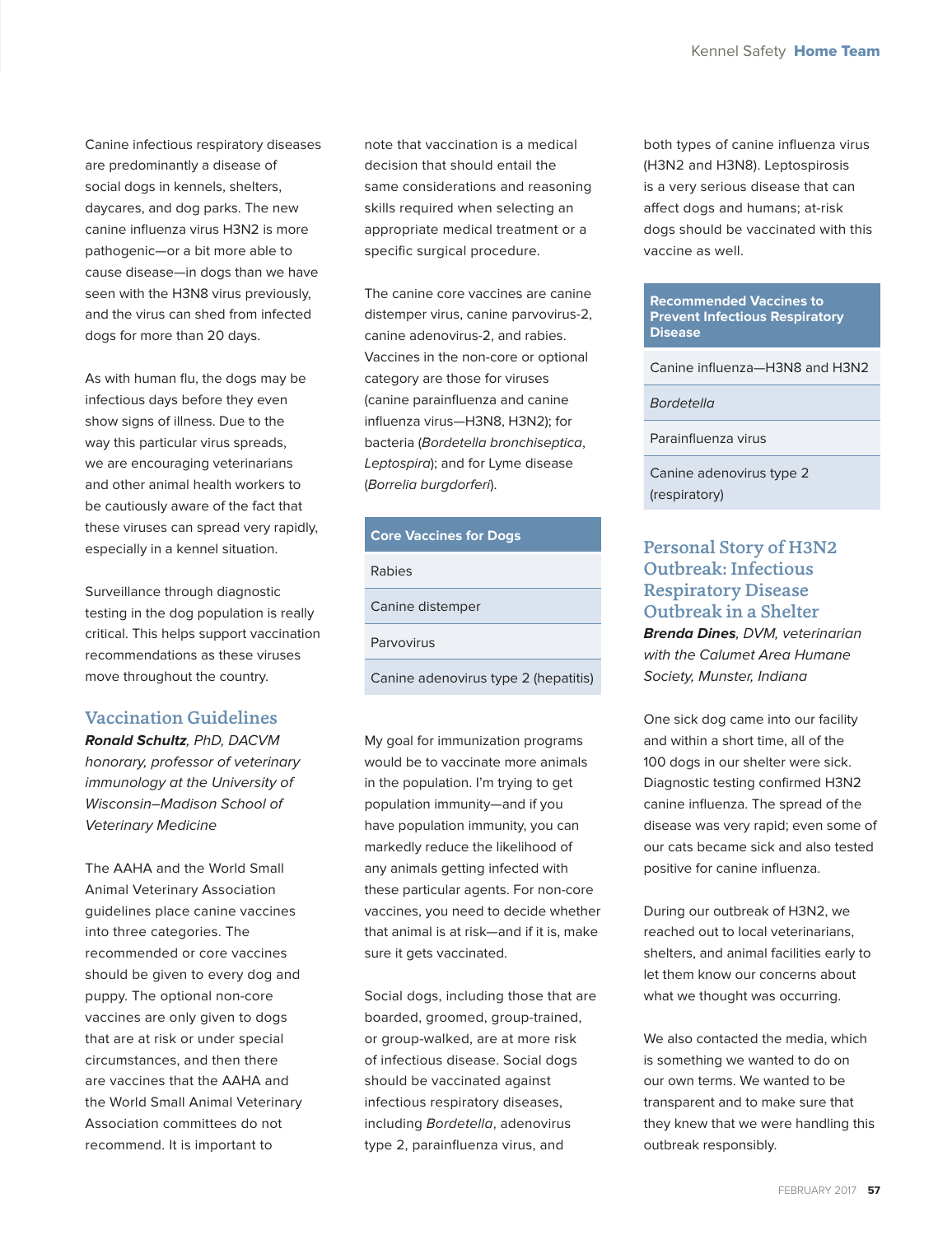

# "Social dogs, including those that are boarded, groomed, group-trained, or group-walked, are at more risk of infectious disease."

These events helped us with reassessment of the shelter as a whole in that we learned what our capacity of care should be. We also further reassessed our sanitation and isolation protocols, so we can inhibit some of the spread of disease through the shelter in the future.

## Personal Story of H3N2 Outbreak: Infectious Respiratory Disease Outbreak in a Kennel

**Michael Mayer**, owner of Hip Hounds Kennel in Round Rock, Texas

We had an outbreak of H3N2 canine influenza in our boarding facility and nearly every client dog—as many as 60—was sick. My own dogs even became sick. This happened around Thanksgiving in 2015, which affected us during our busiest winter holiday season.

The most important thing during our outbreak was communicating with

—RONALD SCHULTZ, PHD, DACVM

our clients. Our goal was to be 100 percent transparent: to tell clients exactly when it happened and how it happened. It was really important for us to give generous timeframes for exposure, meaning the dogs that were there before it happened and those that were out but could have been affected by it. It was also really important for us to tell clients when they could come back safely. We learned quickly not to be defensive or secretive, but to share the information and be empathetic. It's also really important to follow up. I made a lot of phone calls, making sure that our clients knew that we cared about their needs and their dogs' health.

# Sanitation Recommendations

**Melissa Bourgeois**, DVM, PhD, DACVM (virology, immunology), senior drug safety specialist at Merck Animal Health and veterinarian at Banfield Pet Hospital, Cumming, Georgia

Proper sanitation is key for any pet business to help prevent the spread of infectious disease. Before spraying any disinfectant, you must first remove organic debris by sweeping, wiping the area up, then cleaning with a detergent or a degreaser. After cleaning, rinse and then disinfect by applying the appropriate disinfectant. Let the disinfectant sit for the appropriate contact time, usually about 10 minutes. Disinfectants must have contact time to be effective. Then rinse and dry—drying is important because a lot of microorganisms can survive in a moist, humid environment.

When cleaning the floors, spraying is superior because it does not contaminate the disinfectant. But if you don't have drainage, use the two-bucket system for mopping—a bucket of clean water and a bucket of disinfectant—so there's a rinse set between disinfecting and putting the mop back in the disinfectant without contaminating it.

Ambient conditions matter when it comes to disinfection—UV light, temperature, and humidity. The concentration and contact time of disinfectants matter; the use of detergent before applying disinfectant matters; how you store the disinfectant and the type of surface you use it on matter. You should never mix disinfectants because this can have serious consequences in the formation of toxic compounds.

Keep in mind when you are disinfecting that all areas need to be cleaned beforehand, including the cage, the materials in the cage, the floor outside the cage, and the floor throughout your facility, as well as the waiting room, the dog runs, and the yard.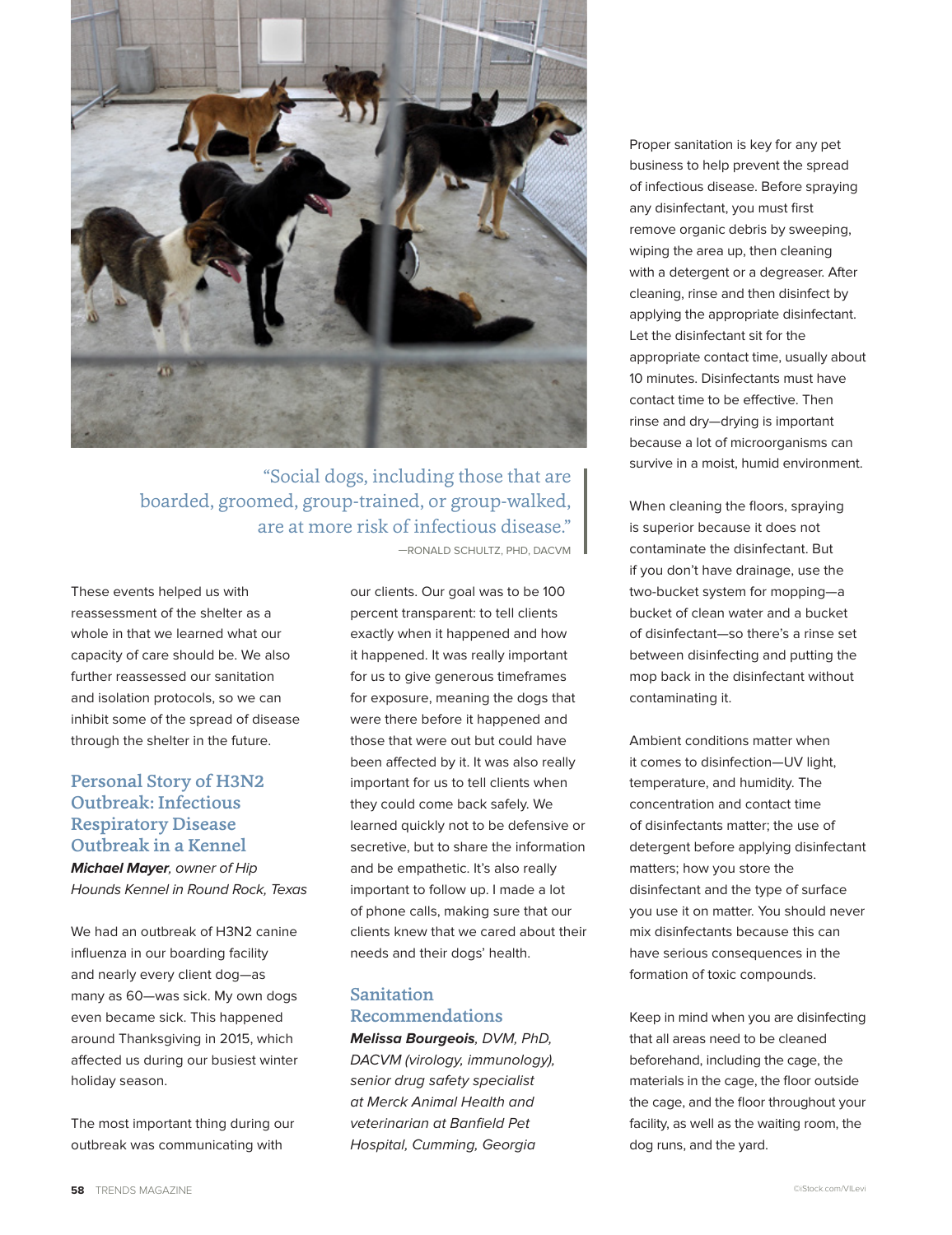Humans are most commonly responsible for spreading respiratory disease, diarrhea, or any kind of infectious disease. If you are handling infected dogs, all office spaces, storage areas, ventilation and heating ducts, as well as frequently handled items—pens, cellphones, doorknobs, light switches, keyboards, and computer mice—need to be disinfected.

When you need to set up an isolation and quarantine facility, consider those dogs sick and potentially shedding. If you don't have an isolation room, use physical barriers. It is preferable to use separate ventilation, so the air flow of the rooms with infectious diseases is not mixed with that of the rest of the facility.

The bare minimum in personal protective equipment in an isolation and quarantine situation is a gown, double gloves, and dedicated shoes. Scrubs should be washed using a hot cycle with bleach and detergent—specifically, the clothes should be held at 130 degrees Fahrenheit for at least 5 minutes, or 108 degrees Fahrenheit for at least 10 minutes. Drying will also kill a lot of microorganisms. Handwashing should include at least 20 seconds of scrubbing and drying.

## Communicating with Clients and Media

**Carmen Rustenbeck**, CEO of the International Boarding & Pet Services Association

Media, both social and print, provide you the opportunity to share what you are passionate about. Emphasize the quality of information shared over the

quantity, and monitor the responses from your customers. Use that monitoring information to create new content and further experiential reach. By consistently presenting quality information, you will build relationships and credibility with your customers that will serve you well when a crisis hits. Invite your clients to informational presentations about pet topics to bond with them and become pet care professionals for your clients.

In any crisis, the best practice response should include the "5 Cs"—compassion, control, concern, commitment, and communication. Our voice should have the tone of compassion and concern, and our words should clearly communicate our commitment to resolving the situation and what we are doing to control it. The best practice is to respond as quickly as possible, and be proactive rather than reactive in our communications.

Always review yourself and your operation—what did you do well, what could you do better, what training needs do you have, how can you prevent this from happening in the future, how can you turn this negative into a plus? By answering each of these questions, you are able to evaluate your procedures and responses to a customer, make improvements, and use those improvements as another way to talk about what sets your business apart from all the others and to build trust with your customers.

# Managing Legal Issues

**Debra Vey Voda-Hamilton**, attorney and mediator, and author of Nipped in the Bud, Not in the

Butt: How to Use Mediation to Resolve Conflicts over Animals

For everybody outside the state of New York, the following is legal information, not legal advice.

Seek legal advice before setting up your business as a sole proprietor, partnership, or corporate entity, and understand your personal liabilities.



"The bare minimum in personal protective equipment in an isolation and quarantine situation is a gown, double gloves, and dedicated shoes." —MELISSA BOURGEOIS, DVM, PHD, DACVM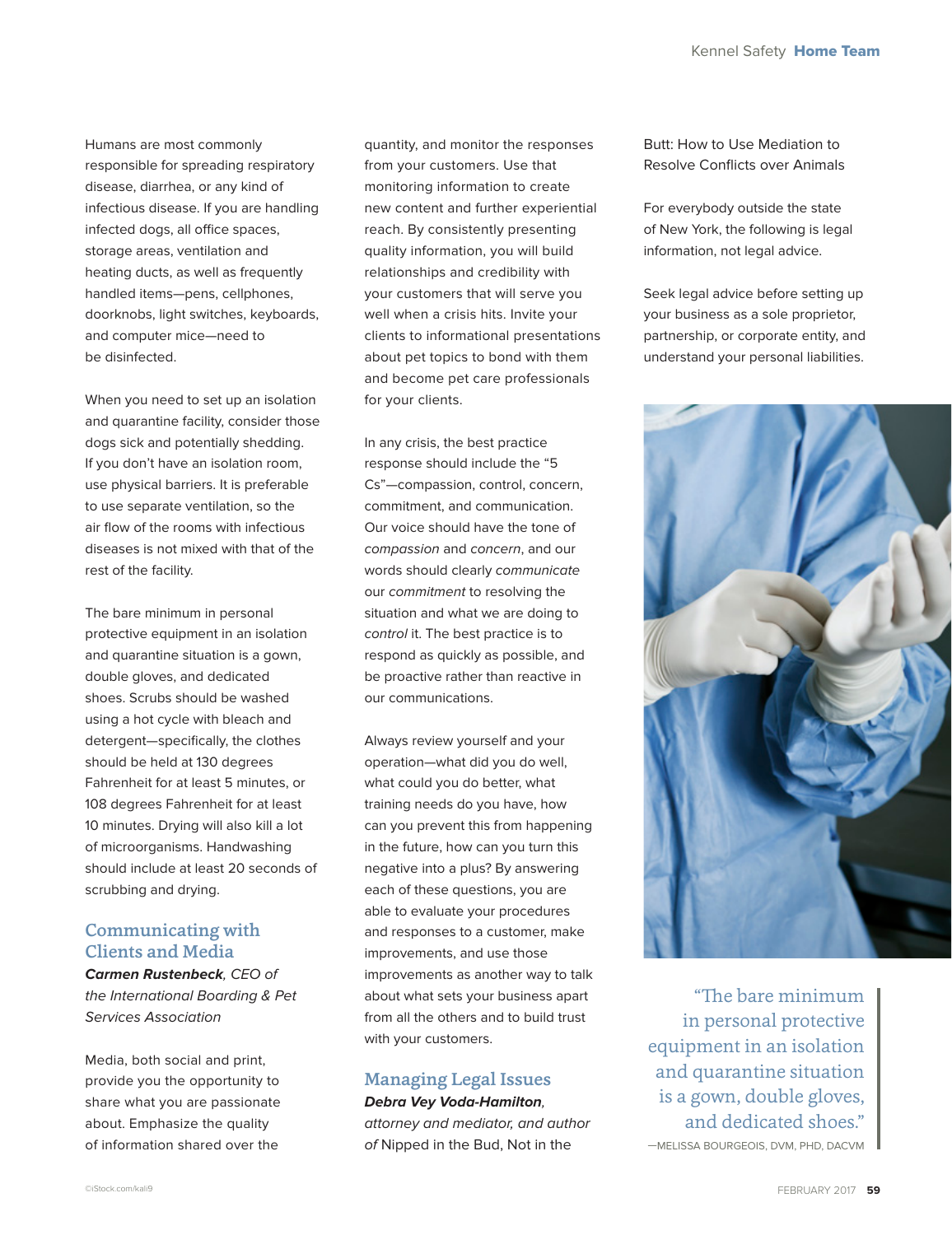Every business should have business owner insurance and, in the case of a veterinary business, also malpractice insurance.

If you hire personnel, you need to know which questions you can and cannot ask. Letting people go requires extensive documentation.

Set up expectations that your employees can meet, communicate those expectations, and review them together. It is important for staff to have their questions answered and for you to ascertain whether everyone has a clear understanding of what you're asking of them.

Always ask for feedback from your staff and your clients. Create a proactive checklist—I call it "nipping the conflict in the bud" because that's what you want to do. Distribute client questionnaires before and after their visit.

In the event of negative feedback on social media, ask for offline communication rather than sending a "cease and desist" letter.

Addressing issues when they arise and appreciating how somebody else heard what you said can help you avoid potential conflicts. If a conflict does arise, you have to address the conflict—and you want to be proactive in settlement venues. You might want a mediator, who addresses this confidentially, to save your practice from the angst of litigation.

## From Consensus to Action

The goal of the "Pet Professionals Best Practices Consensus Statement" is to provide expert recommendations for pet care and safety for pet professional businesses, such as kennels, veterinary facilities, doggie daycares, dog walkers, groomers, and training facilities.

Infectious disease is a topic many pet professionals will need to address in their careers, and it is imperative to remember that prevention is

# **Key Recommendations**

Through this discussion, the following have been agreed upon as appropriate actions for pet kennels and boarding facilities seeking to ensure the highest standard of animal care and safety, as well as client service, in light of newly emergent infectious diseases, such as the H3N2 respiratory virus.

- All dogs should receive vaccinations against core canine infectious diseases, such as distemper, adenovirus type 2, parvovirus infections, and rabies, according to the recommendations of AAHA and the World Small Animal Veterinary Association (WSAVA).
- All dogs should be evaluated based on their unique lifestyle and vaccinated in accordance with the AAHA and WSAVA vaccination guidelines.
- Social dogs, including those that are boarded, groomed, group-trained, or group-walked, are at higher risk for infectious respiratory diseases. Social dogs should be vaccinated against infectious respiratory diseases caused by Bordetella bronchiseptica, adenovirus type 2, parainfluenza virus, and both types of canine influenza virus (H3N2 and H3N8).
- For the best protection, all vaccination series should be finished at least two weeks before visiting boarding kennels, doggie daycares, training facilities, or other multidog events.
- Isolate immediately any dog that shows any signs of infectious disease, such as lethargy, loss of appetite, fever,

coughing, or diarrhea.

- Provide veterinary care to pets showing signs of illness.
- Do not groom, group-walk, or group-train sick dogs! Inform your clients about not accepting sick dogs beforehand and provide alternative care options, such as a pet sitter.
- If you're dealing with an outbreak of infectious respiratory disease, reach out to local veterinarians, shelters, and animal facilities, and be transparent about your efforts to handle the outbreak. Communicate with your clients, share information, and be empathetic, so they understand your concerns about their pet's health.
- Prepare for potential outbreaks by assessing your capacity of care, vaccination